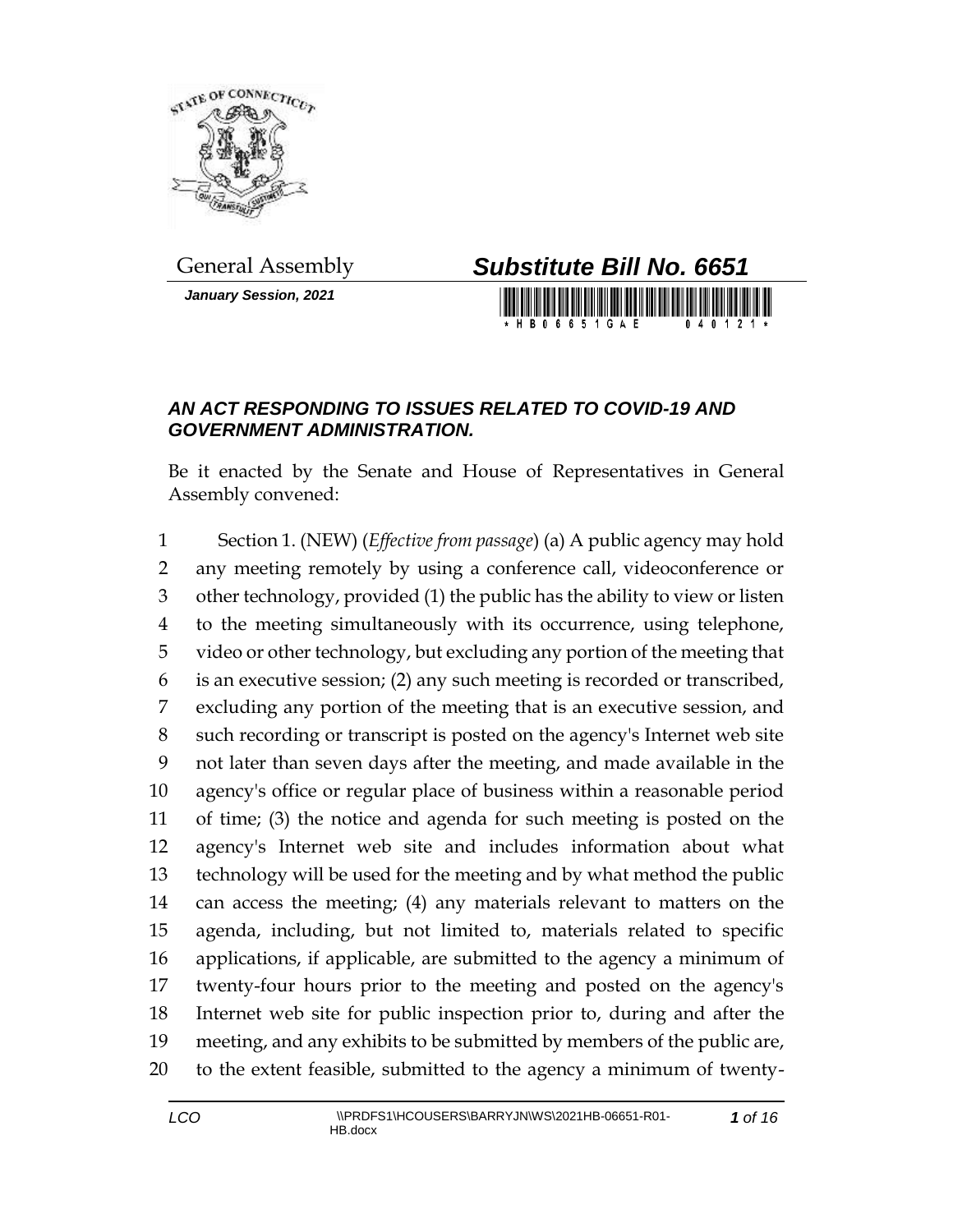four hours prior to the meeting and posted on the agency's Internet web site for public inspection prior to, during and after the meeting; and (5) any person participating in any such meeting clearly states his or her name and title, if applicable, each time before speaking.

 (b) The provisions of this section shall not be construed to require the posting of any record that is otherwise exempt from disclosure under any provision of the general statutes.

 Sec. 2. Section 1-225 of the general statutes is repealed and the following is substituted in lieu thereof (*Effective from passage*):

 (a) As used in this subsection, "open to the public" includes, but is not limited to, a remote meeting held pursuant to section 1 of this act. The meetings of all public agencies, except executive sessions, **[**as defined in subdivision (6) of section 1-200,**]** shall be open to the public. The votes of each member of any such public agency upon any issue before such public agency shall be reduced to writing and made available for public inspection within forty-eight hours and shall also be recorded in the minutes of the session at which taken. Not later than seven days after the date of the session to which such minutes refer, such minutes shall be available for public inspection and posted on such public agency's Internet web site, if available, except that no public agency of a political subdivision of the state shall be required to post such minutes on an Internet web site unless conducting a remote meeting pursuant to 43 section 1 of this act. Each public agency shall make, keep and maintain a record of the proceedings of its meetings.

 (b) Each such public agency of the state shall file not later than January thirty-first of each year in the office of the Secretary of the State the schedule of the regular meetings of such public agency for the ensuing year and shall post such schedule on such public agency's Internet web site, if available, except that such requirements shall not apply to the General Assembly, either house thereof or to any committee thereof. Any other provision of the Freedom of Information Act notwithstanding, the General Assembly at the commencement of each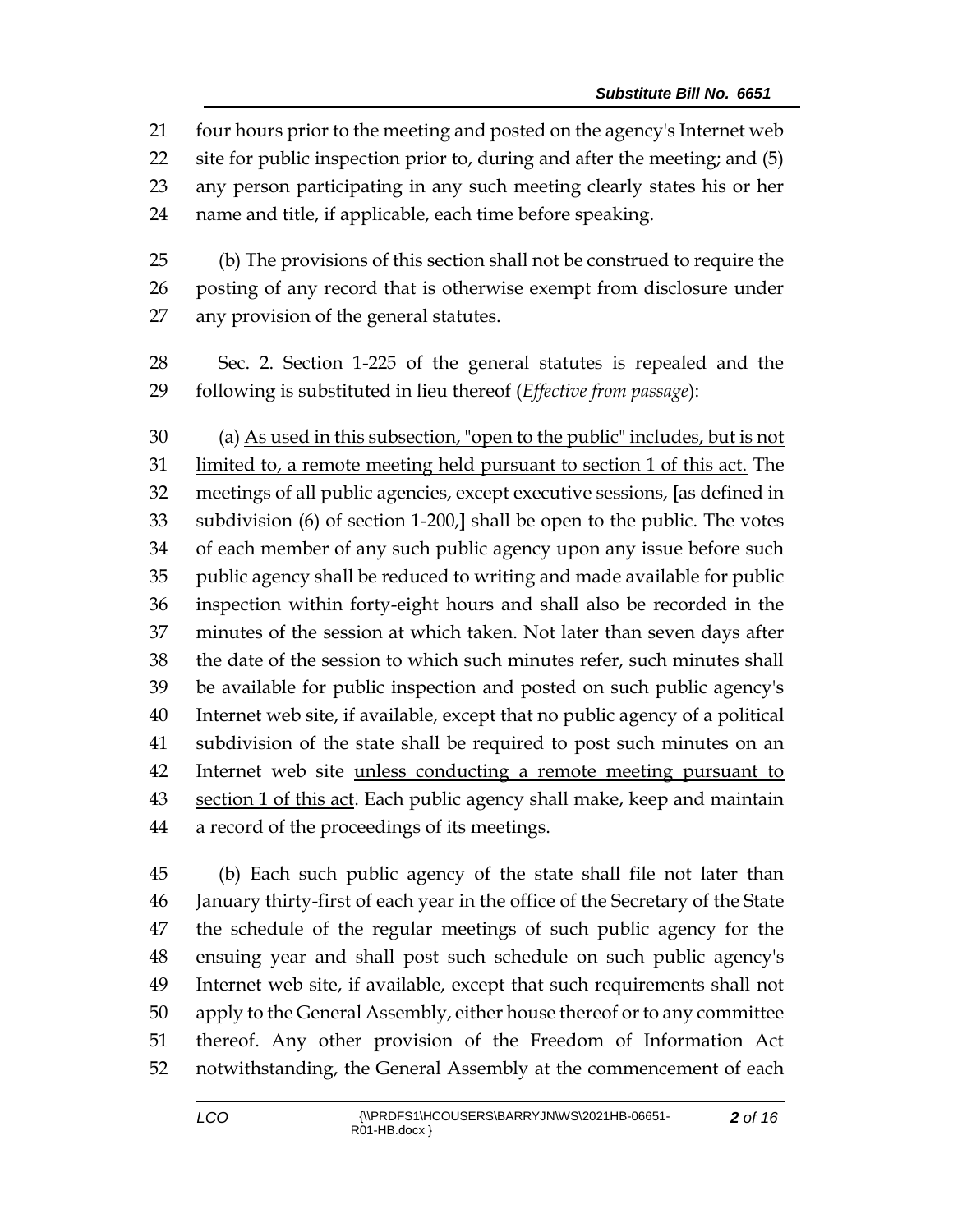regular session in the odd-numbered years, shall adopt, as part of its joint rules, rules to provide notice to the public of its regular, special, emergency or interim committee meetings. The chairperson or secretary of any such public agency of any political subdivision of the state shall file, not later than January thirty-first of each year, with the clerk of such subdivision the schedule of regular meetings of such public agency for the ensuing year, and no such meeting of any such public agency shall be held sooner than thirty days after such schedule has been filed. The chief executive officer of any multitown district or agency shall file, not later than January thirty-first of each year, with the clerk of each municipal member of such district or agency, the schedule of regular meetings of such public agency for the ensuing year, and no such meeting of any such public agency shall be held sooner than thirty days after such schedule has been filed.

 (c) The agenda of the regular meetings of every public agency, except for the General Assembly, shall be available to the public and shall be filed, not less than twenty-four hours before the meetings to which they refer, (1) in such agency's regular office or place of business, and (2) in the office of the Secretary of the State for any such public agency of the state, in the office of the clerk of such subdivision for any public agency of a political subdivision of the state or in the office of the clerk of each municipal member of any multitown district or agency. For any such public agency of the state, such agenda shall be posted on the public 76 agency's and the Secretary of the State's web sites. Any such agenda of 77 a remote meeting shall comply with the requirements of section 1 of this 78 act. Upon the affirmative vote of two-thirds of the members of a public agency present and voting, any subsequent business not included in such filed agendas may be considered and acted upon at such meetings.

 (d) Notice of each special meeting of every public agency, except for the General Assembly, either house thereof or any committee thereof, shall be posted not less than twenty-four hours before the meeting to which such notice refers on the public agency's Internet web site, if available, and given not less than twenty-four hours prior to the time of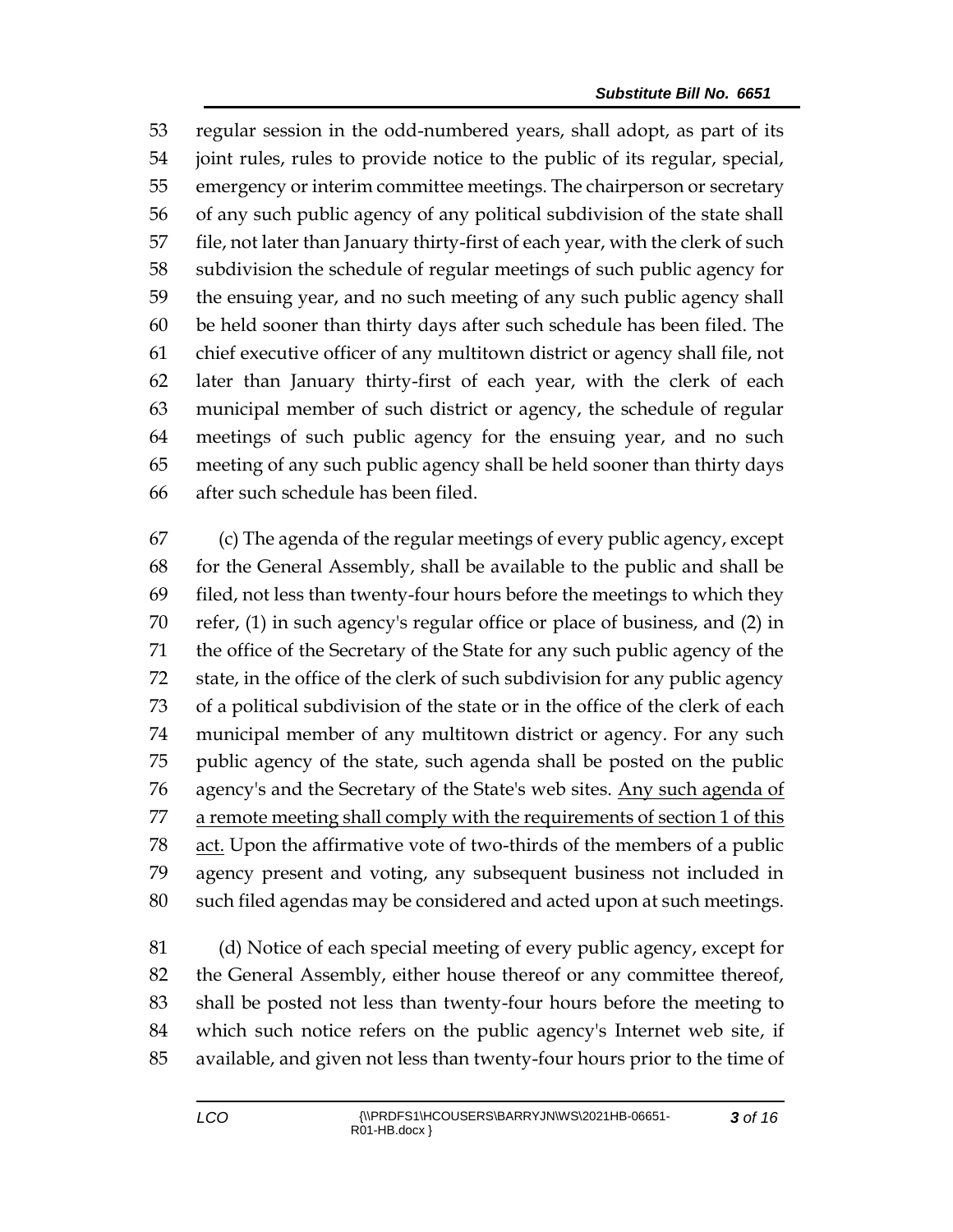such meeting by filing a notice of the time and place thereof in the office of the Secretary of the State for any such public agency of the state, in the office of the clerk of such subdivision for any public agency of a political subdivision of the state and in the office of the clerk of each municipal member for any multitown district or agency. The secretary or clerk shall cause any notice received under this section to be posted in his office. Such notice shall be given not less than twenty-four hours prior to the time of the special meeting; provided, in case of emergency, except for the General Assembly, either house thereof or any committee thereof, any such special meeting may be held without complying with the foregoing requirement for the filing of notice but a copy of the minutes of every such emergency special meeting adequately setting forth the nature of the emergency and the proceedings occurring at such meeting shall be filed with the Secretary of the State, the clerk of such political subdivision, or the clerk of each municipal member of such multitown district or agency, as the case may be, not later than seventy- two hours following the holding of such meeting. The notice shall specify the time and place of the special meeting and the business to be transacted, and if to be held remotely, shall comply with the requirements of section 1 of this act. No other business shall be considered at such meetings by such public agency. In addition, such written notice shall be delivered to the usual place of abode of each 108 member of the public agency or by electronic means at an address 109 designated by such member, so that the same is received prior to such special meeting. The requirement of delivery of such written notice may be dispensed with as to any member who at or prior to the time the meeting convenes files with the clerk or secretary of the public agency a written waiver of delivery of such notice. Such waiver may be given **[**by telegram**]** electronically. The requirement of delivery of such written notice may also be dispensed with as to any member who is actually present at the meeting at the time it convenes. Nothing in this section shall be construed to prohibit any agency from adopting more stringent notice requirements.

(e) No member of the public shall be required, as a condition to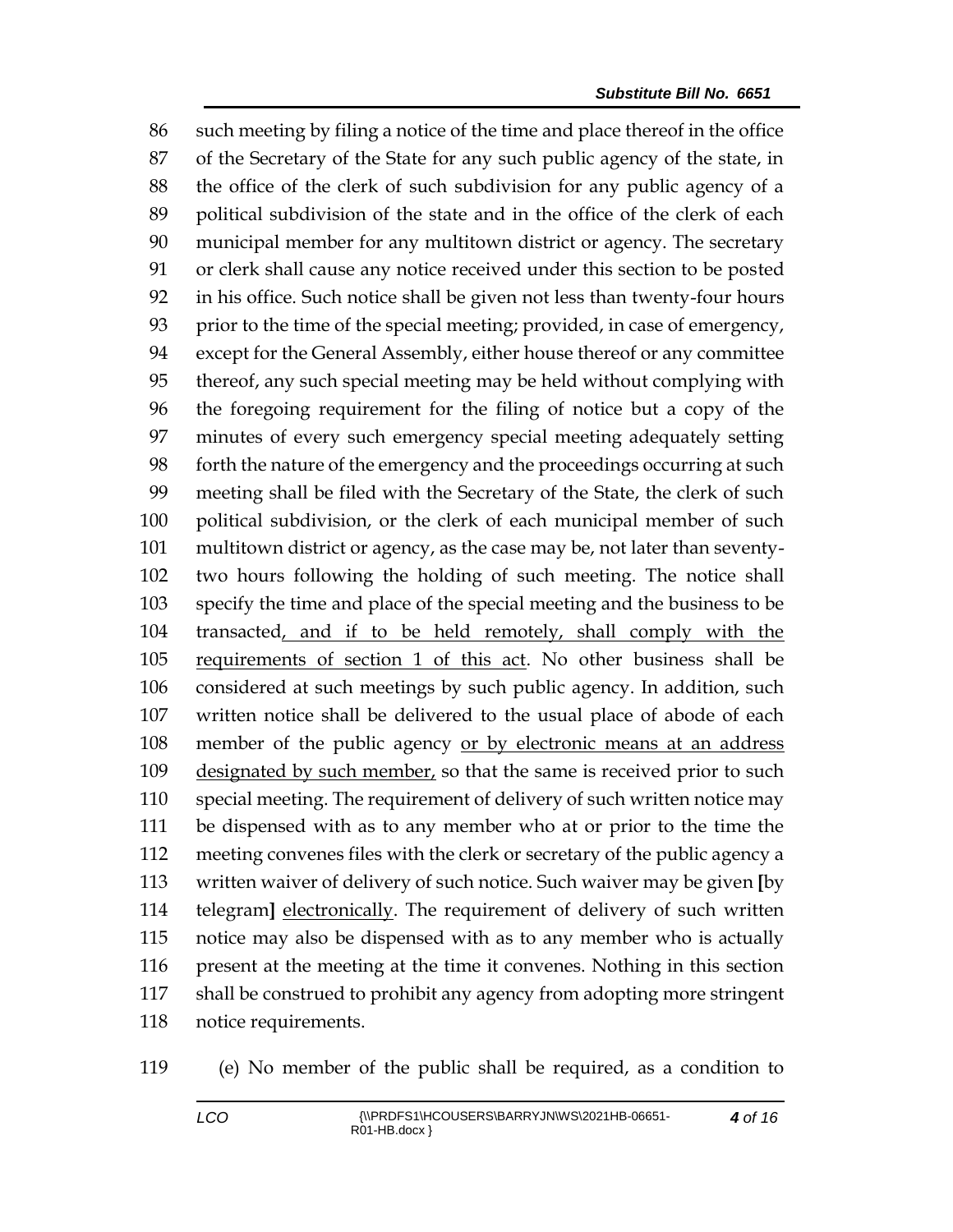attendance at a meeting of any such body, to register the member's name, or furnish other information, or complete a questionnaire or otherwise fulfill any condition precedent to the member's attendance.

 (f) A public agency may hold an executive session **[**, as defined in subdivision (6) of section 1-200,**]** upon an affirmative vote of two-thirds of the members of such body present and voting, taken at a public meeting or a remote meeting held pursuant to section 1 of this act and stating the reasons for such executive session. **[**, as defined in section 1- 200.**]**

 (g) In determining the time within which or by when a notice, agenda, record of votes or minutes of a special meeting or an emergency special meeting are required to be filed under this section, Saturdays, Sundays, legal holidays and any day on which the office of the agency, the Secretary of the State or the clerk of the applicable political subdivision or the clerk of each municipal member of any multitown district or agency, as the case may be, is closed, shall be excluded.

 Sec. 3. Section 1-226 of the general statutes is repealed and the following is substituted in lieu thereof (*Effective from passage*):

 (a) At any meeting of a public agency which is open to the public, 139 pursuant to the provisions of section 1-225, as amended by this act, proceedings of such public agency may be recorded, photographed, broadcast or recorded for broadcast, subject to such rules as such public 142 agency may have prescribed prior to such meeting, by any person or by any newspaper, radio broadcasting company or television broadcasting company, provided any remote meeting shall be available for viewing and recorded in accordance with section 1 of this act. Any recording, radio, television or photographic equipment may be so located within the meeting room as to permit the recording, broadcasting either by radio, or by television, or by both, or the photographing of the proceedings of such public agency. The photographer or broadcaster and its personnel, or the person recording the proceedings, shall be required to handle the photographing, broadcast or recording as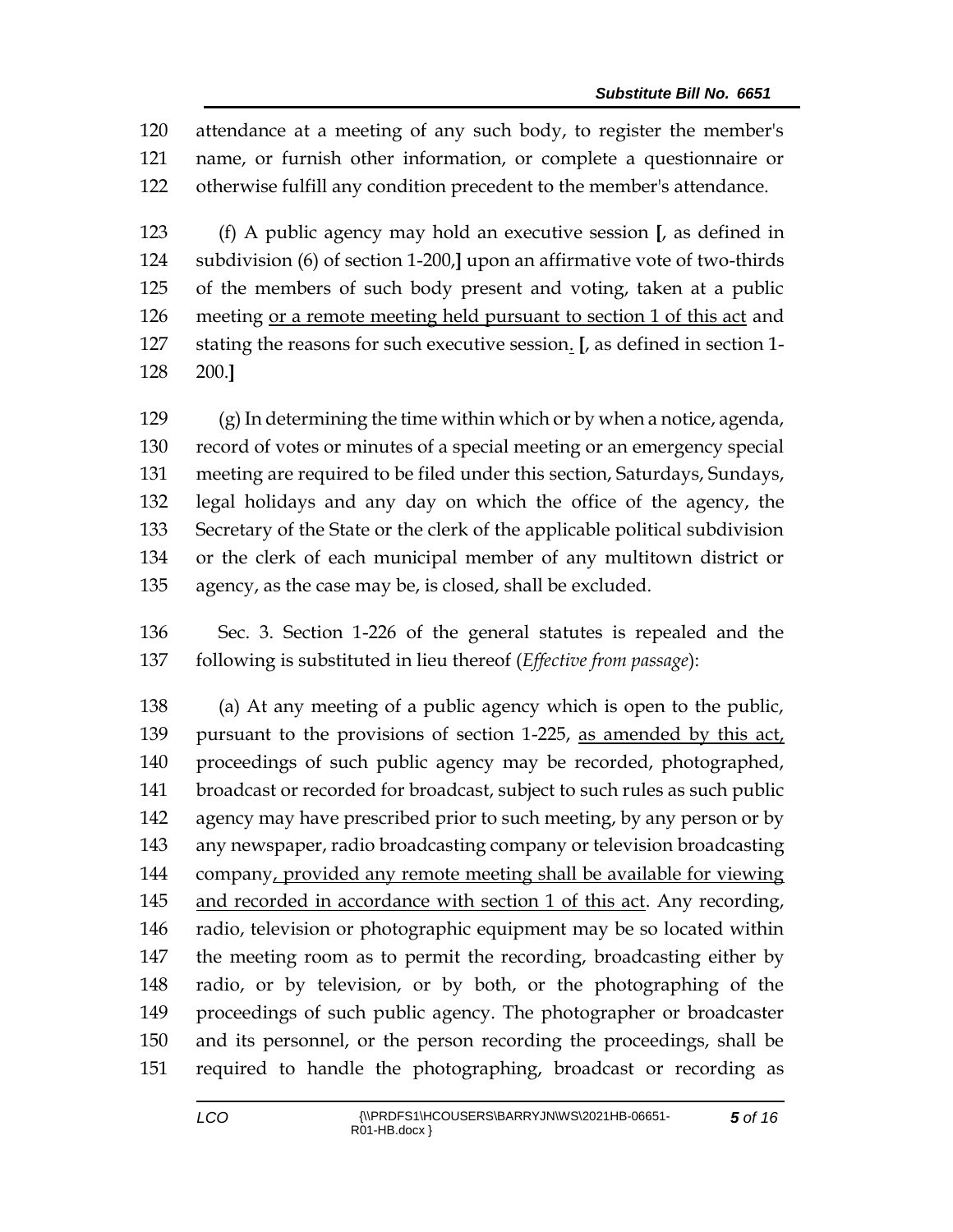inconspicuously as possible and in such manner as not to disturb the proceedings of the public agency. As used **[**herein**]** in this section, the term **[**television shall include**]** "television" includes the transmission of visual and audible signals by cable.

 (b) Any such public agency may adopt rules governing such recording, photography or the use of such broadcasting equipment for radio and television stations but, (1) in the absence of the adoption of such rules and regulations by such public agency prior to the meeting, such recording, photography or the use of such radio and television equipment shall be permitted as provided in subsection (a) of this section, and (2) any such rules and regulations concerning remote meetings shall comply with the requirements of section 1 of this act.

 (c) Whenever there is a violation or the probability of a violation of subsections (a) and (b) of this section the superior court, or a judge thereof, for the judicial district in which such meeting is taking place shall, upon application made by affidavit that such violation is taking place or that there is reasonable probability that such violation will take place, issue a temporary injunction against any such violation without notice to the adverse party to show cause why such injunction should not be granted and without the plaintiff's giving bond. Any person or public agency so enjoined may immediately appear and be heard by the court or judge granting such injunction with regard to dissolving or modifying the same and, after hearing the parties and upon a determination that such meeting should not be open to the public, said court or judge may dissolve or modify the injunction. Any action taken by a judge upon any such application shall be immediately certified to 178 the court to which such proceedings are returnable.

 Sec. 4. Section 1-228 of the general statutes is repealed and the following is substituted in lieu thereof (*Effective from passage*):

 The public agency may adjourn any regular or special meeting to a time and place specified in the order of adjournment. Less than a quorum may so adjourn from time to time. If all members are absent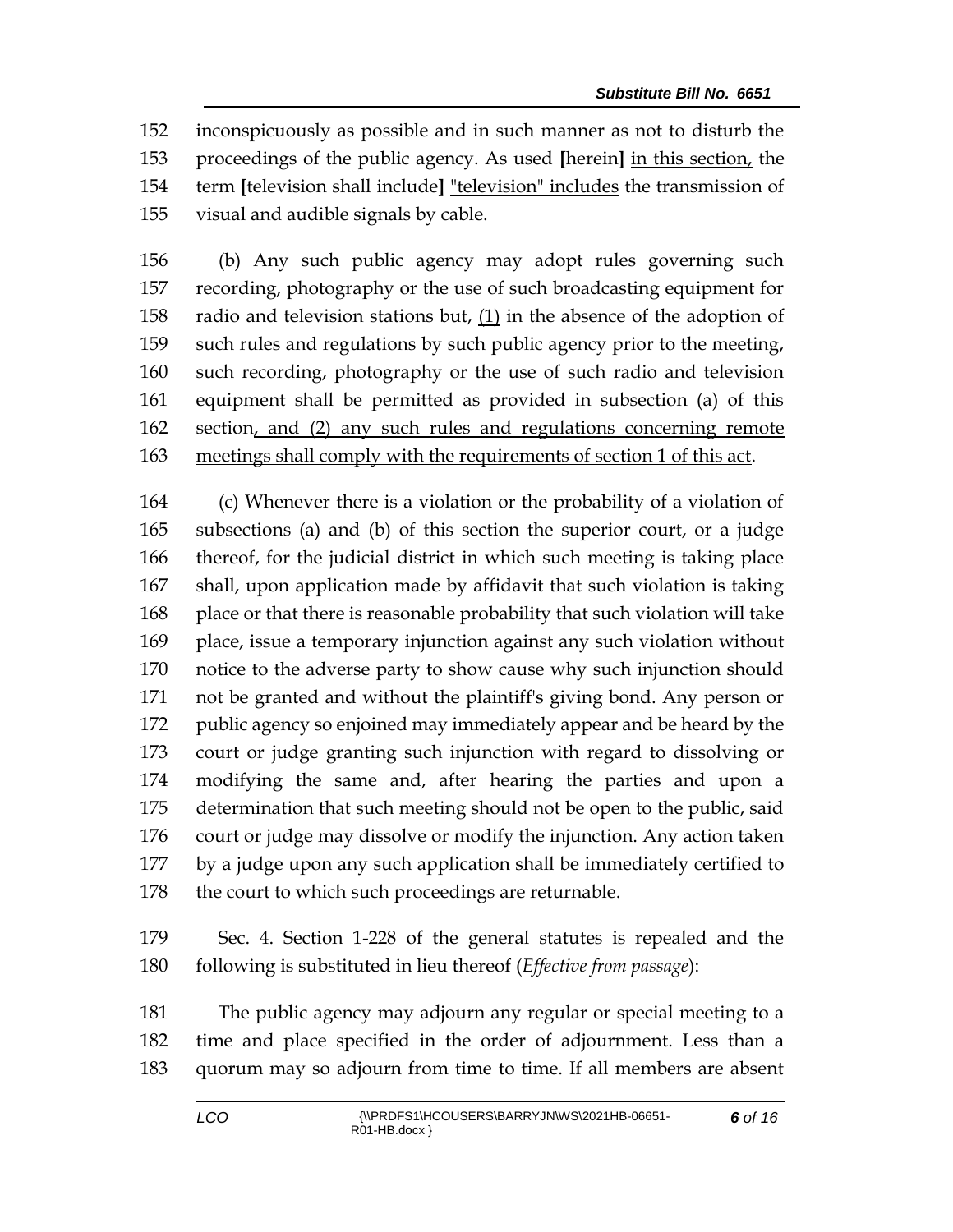from any regular meeting the clerk or the secretary of such body may declare the meeting adjourned to a stated time and place and shall cause a written notice of the adjournment to be given in the same manner as provided in section 1-225, as amended by this act, for special meetings, 188 unless such notice is waived as provided for special meetings, or as provided in section 1 of this act, for remote meetings. A copy of the order or notice of adjournment shall be conspicuously posted on or near the door of the place where the regular or special meeting was held, or in a conspicuous place on the Internet web site of the public agency, within twenty-four hours after the time of the adjournment. When an order of adjournment of any meeting fails to state the hour at which the adjourned meeting is to be held, it shall be held at the hour specified for regular meetings, by ordinance, resolution, by law or other rule.

 Sec. 5. Section 1-200 of the general statutes is repealed and the following is substituted in lieu thereof (*Effective from passage*):

 As used in this chapter and section 1 of this act, the following words and phrases shall have the following meanings, except where such terms are used in a context which clearly indicates the contrary:

(1) "Public agency" or "agency" means:

 (A) Any executive, administrative or legislative office of the state or any political subdivision of the state and any state or town agency, any department, institution, bureau, board, commission, authority or official of the state or of any city, town, borough, municipal corporation, school district, regional district or other district or other political subdivision of the state, including any committee of, or created by, any such office, subdivision, agency, department, institution, bureau, board, commission, authority or official, and also includes any judicial office, official, or body or committee thereof but only with respect to its or their administrative functions, and for purposes of this subparagraph, "judicial office" includes, but is not limited to, the Division of Public Defender Services;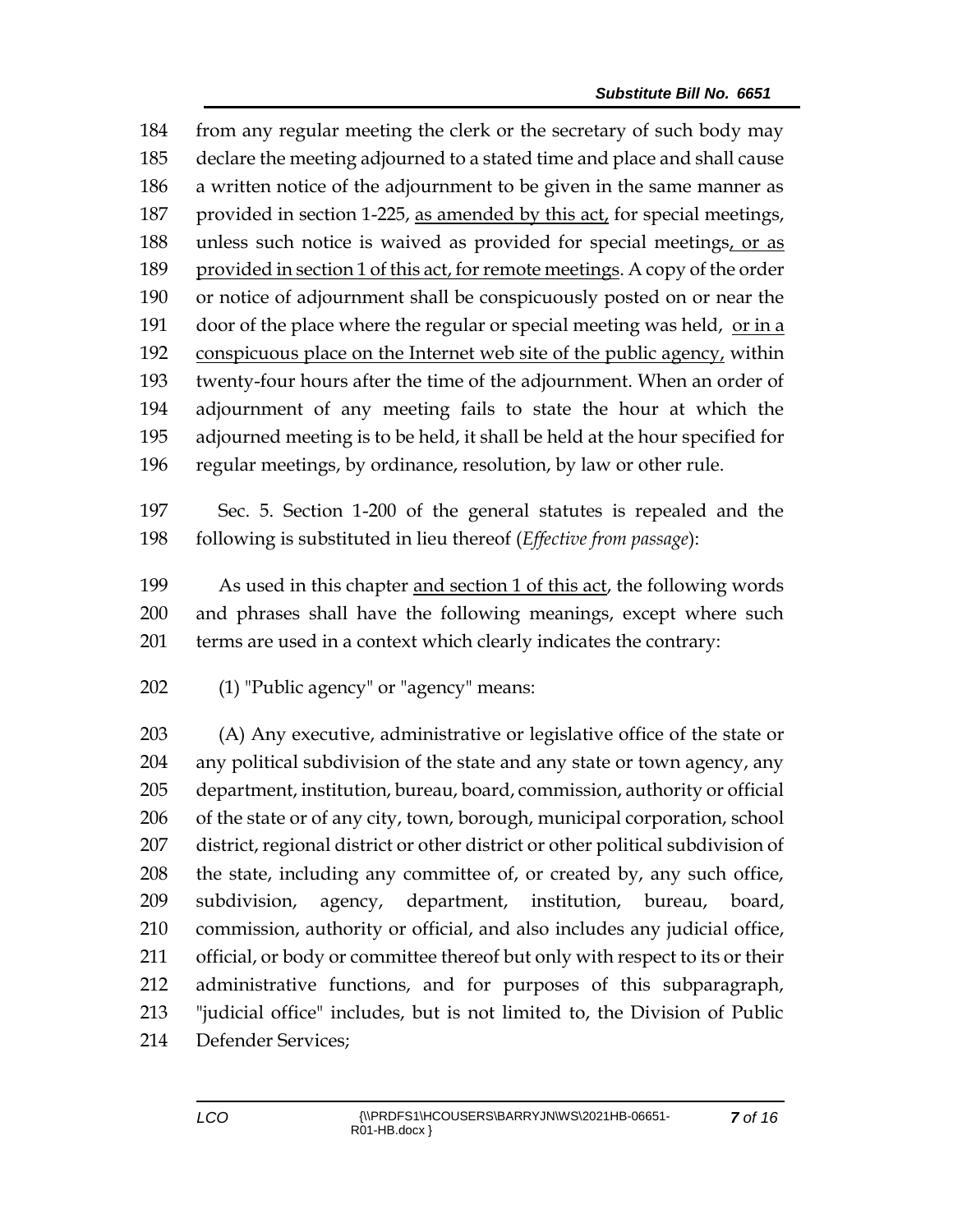(B) Any person to the extent such person is deemed to be the functional equivalent of a public agency pursuant to law; or

(C) Any "implementing agency", as defined in section 32-222.

 (2) "Meeting" means any hearing or other proceeding of a public agency, any convening or assembly of a quorum of a multimember public agency, and any communication by or to a quorum of a multimember public agency, whether in person or by means of electronic equipment, to discuss or act upon a matter over which the public agency has supervision, control, jurisdiction or advisory power. "Meeting" does not include: Any meeting of a personnel search committee for executive level employment candidates; any chance meeting, or a social meeting neither planned nor intended for the purpose of discussing matters relating to official business; strategy or negotiations with respect to collective bargaining; a caucus of members of a single political party notwithstanding that such members also constitute a quorum of a public agency; an administrative or staff meeting of a single-member public agency; and communication limited to notice of meetings of any public agency or the agendas thereof. A quorum of the members of a public agency who are present at any event which has been noticed and conducted as a meeting of another public agency under the provisions of the Freedom of Information Act shall not be deemed to be holding a meeting of the public agency of which they are members as a result of their presence at such event.

 (3) "Caucus" means (A) a convening or assembly of the enrolled members of a single political party who are members of a public agency within the state or a political subdivision, or (B) the members of a multimember public agency, which members constitute a majority of 242 the membership of the agency, or the other members of the agency who constitute a minority of the membership of the agency, who register their intention to be considered a majority caucus or minority caucus, as the case may be, for the purposes of the Freedom of Information Act, provided (i) the registration is made with the office of the Secretary of 247 the State for any such public agency of the state, in the office of the clerk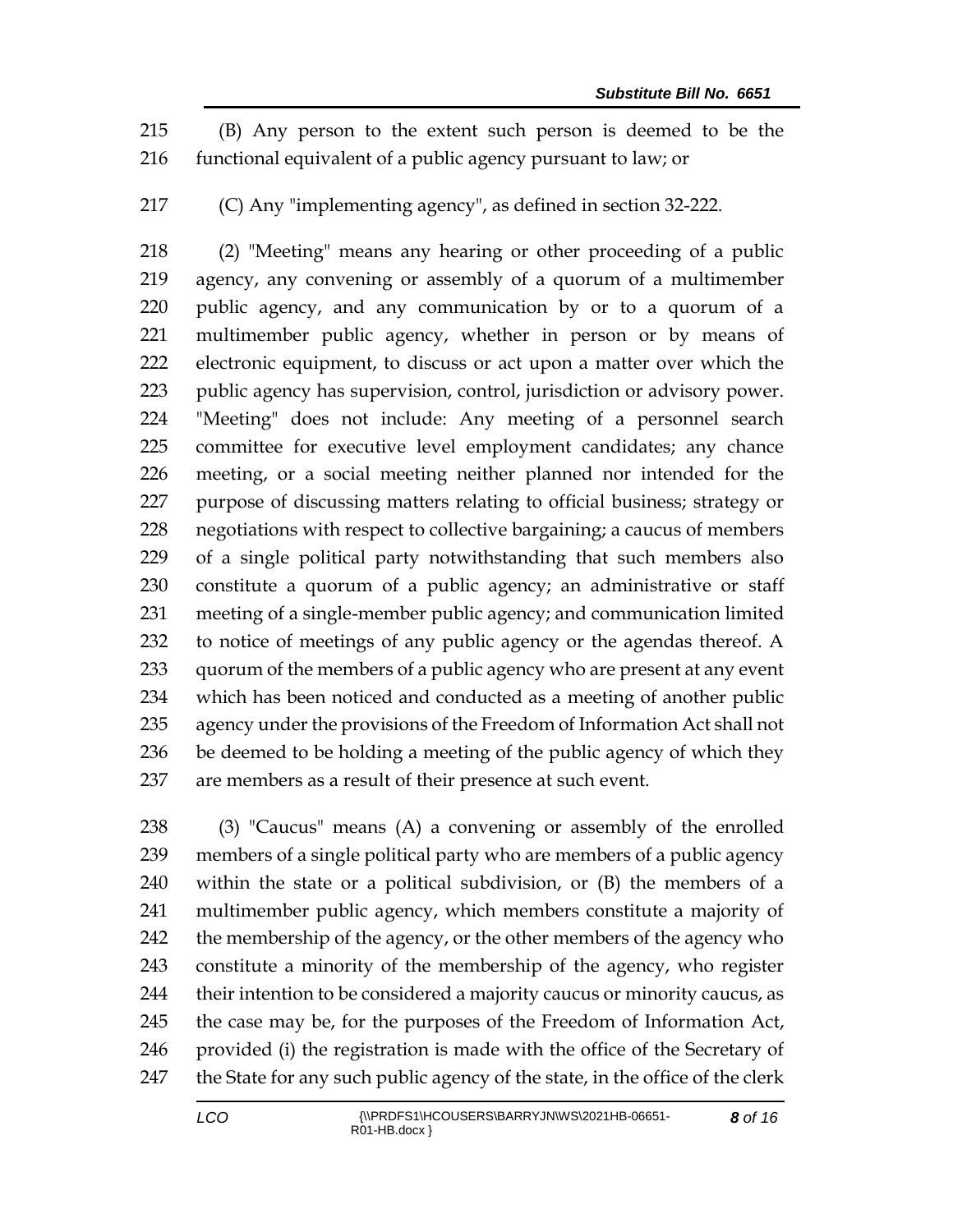of a political subdivision of the state for any public agency of a political subdivision of the state, or in the office of the clerk of each municipal member of any multitown district or agency, (ii) no member is registered in more than one caucus at any one time, (iii) no such member's registration is rescinded during the member's remaining term of office, and (iv) a member may remain a registered member of the majority caucus or minority caucus regardless of whether the member changes his or her party affiliation under chapter 143.

 (4) "Person" means natural person, partnership, corporation, limited liability company, association or society.

 (5) "Public records or files" means any recorded data or information relating to the conduct of the public's business prepared, owned, used, received or retained by a public agency, or to which a public agency is entitled to receive a copy by law or contract under section 1-218, whether such data or information be handwritten, typed, tape-recorded, 263 printed, photostated, photographed or recorded by any other method.

 (6) "Executive sessions" means a meeting of a public agency at which the public is excluded for one or more of the following purposes: (A) Discussion concerning the appointment, employment, performance, evaluation, health or dismissal of a public officer or employee, provided that such individual may require that discussion be held at an open meeting; (B) strategy and negotiations with respect to pending claims or pending litigation to which the public agency or a member thereof, because of the member's conduct as a member of such agency, is a party until such litigation or claim has been finally adjudicated or otherwise settled; (C) matters concerning security strategy or the deployment of security personnel, or devices affecting public security; (D) discussion of the selection of a site or the lease, sale or purchase of real estate by the 276 state or a political subdivision of the state when publicity regarding such site, lease, sale, purchase or construction would adversely impact the 278 price of such site, lease, sale, purchase or construction until such time as all of the property has been acquired or all proceedings or transactions concerning same have been terminated or abandoned; and (E)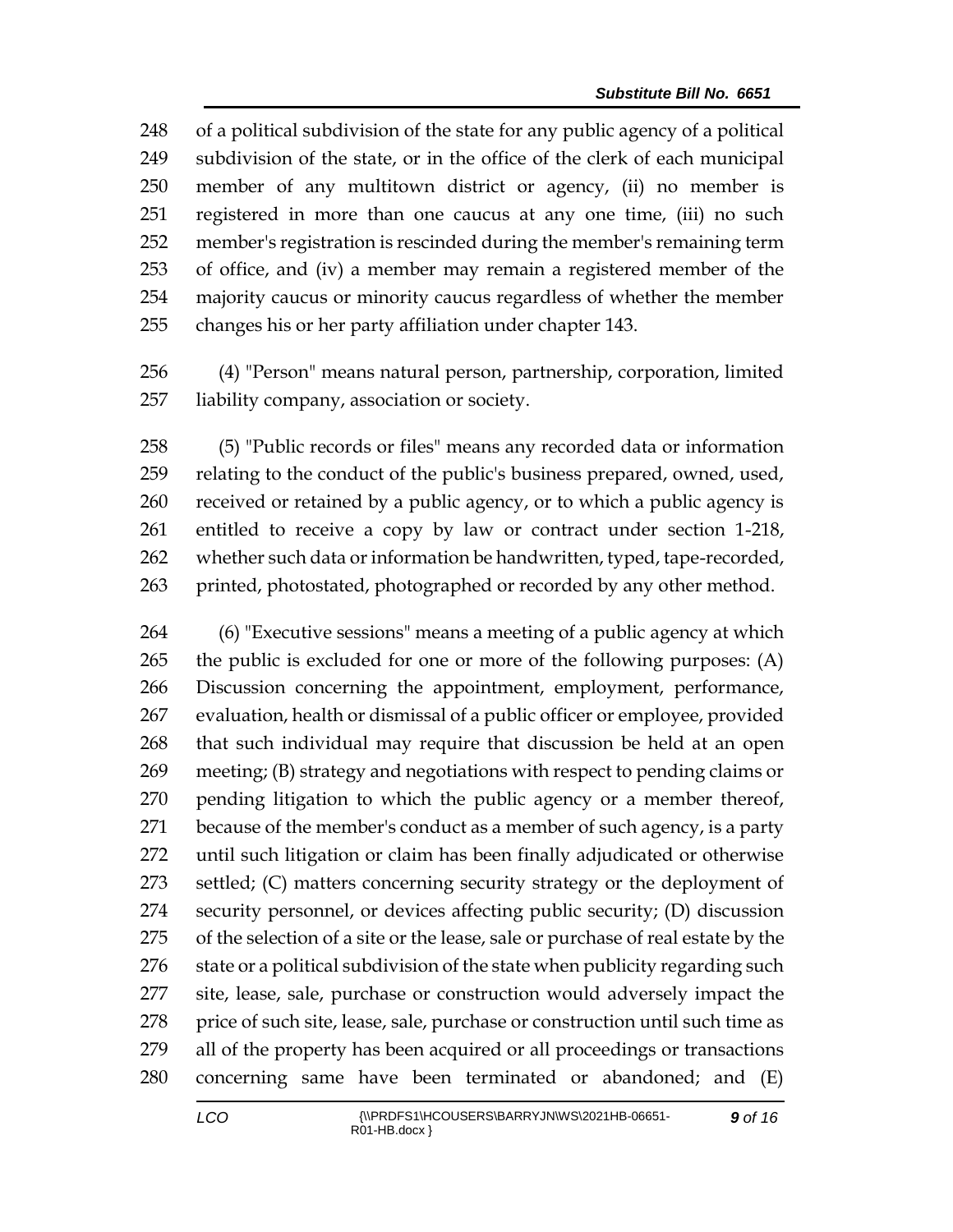discussion of any matter which would result in the disclosure of public records or the information contained therein described in subsection (b) of section 1-210.

 (7) "Personnel search committee" means a body appointed by a public agency, whose sole purpose is to recommend to the appointing agency a candidate or candidates for an executive-level employment position. Members of a "personnel search committee" shall not be considered in determining whether there is a quorum of the appointing or any other public agency.

 (8) "Pending claim" means a written notice to an agency which sets forth a demand for legal relief or which asserts a legal right stating the intention to institute an action in an appropriate forum if such relief or right is not granted.

 $(9)$  "Pending litigation" means  $(A)$  a written notice to an agency which sets forth a demand for legal relief or which asserts a legal right stating the intention to institute an action before a court if such relief or right is not granted by the agency; (B) the service of a complaint against an agency returnable to a court which seeks to enforce or implement legal relief or a legal right; or (C) the agency's consideration of action to enforce or implement legal relief or a legal right.

(10) "Freedom of Information Act" means this chapter.

 (11) "Governmental function" means the administration or management of a program of a public agency, which program has been authorized by law to be administered or managed by a person, where (A) the person receives funding from the public agency for administering or managing the program, (B) the public agency is involved in or regulates to a significant extent such person's administration or management of the program, whether or not such involvement or regulation is direct, pervasive, continuous or day-to- day, and (C) the person participates in the formulation of governmental policies or decisions in connection with the administration or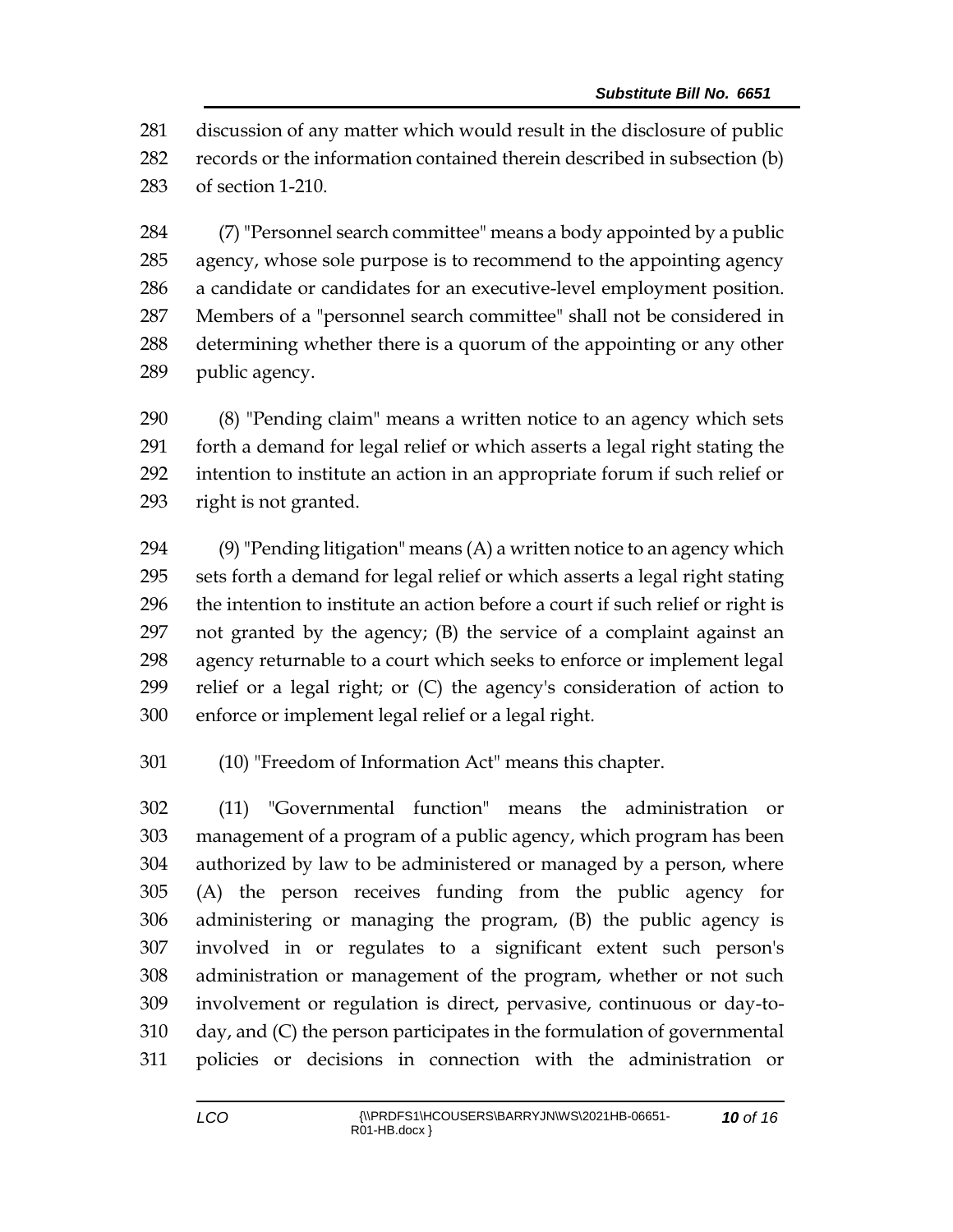management of the program and such policies or decisions bind the public agency. "Governmental function" shall not include the mere provision of goods or services to a public agency without the delegated responsibility to administer or manage a program of a public agency.

 Sec. 6. Subdivision (1) of subsection (b) of section 1-206 of the general statutes is repealed and the following is substituted in lieu thereof (*Effective from passage*):

 (b) (1) (A) Any person denied the right to inspect or copy records under section 1-210 or wrongfully denied the right to attend any meeting of a public agency or denied any other right conferred by the Freedom of Information Act may appeal therefrom to the Freedom of Information Commission, by filing a notice of appeal with said commission. **[**A**]** Except as provided in subparagraph (B) of this subdivision, a notice of appeal shall be filed not later than thirty days after such denial, except in the case of an unnoticed or secret meeting, in which case the appeal shall be filed not later than thirty days after the person filing the appeal receives actual or constructive notice that such meeting was held. For purposes of this subsection, such notice of appeal shall be deemed to be filed on the date it is received by said commission or on the date it is postmarked, if received more than thirty days after the date of the denial from which such appeal is taken. Upon receipt of such notice, the commission shall serve upon all parties, by certified or registered mail, a copy of such notice together with any other notice or order of such commission. In the case of the denial of a request to inspect or copy records contained in a public employee's personnel or medical file or similar file under subsection (c) of section 1-214, the commission shall include with its notice or order an order requiring the public agency to notify any employee whose records are the subject of an appeal, and the employee's collective bargaining representative, if any, of the commission's proceedings and, if any such employee or collective bargaining representative has filed an objection under said subsection (c), the agency shall provide the required notice to such employee and collective bargaining representative by certified mail, return receipt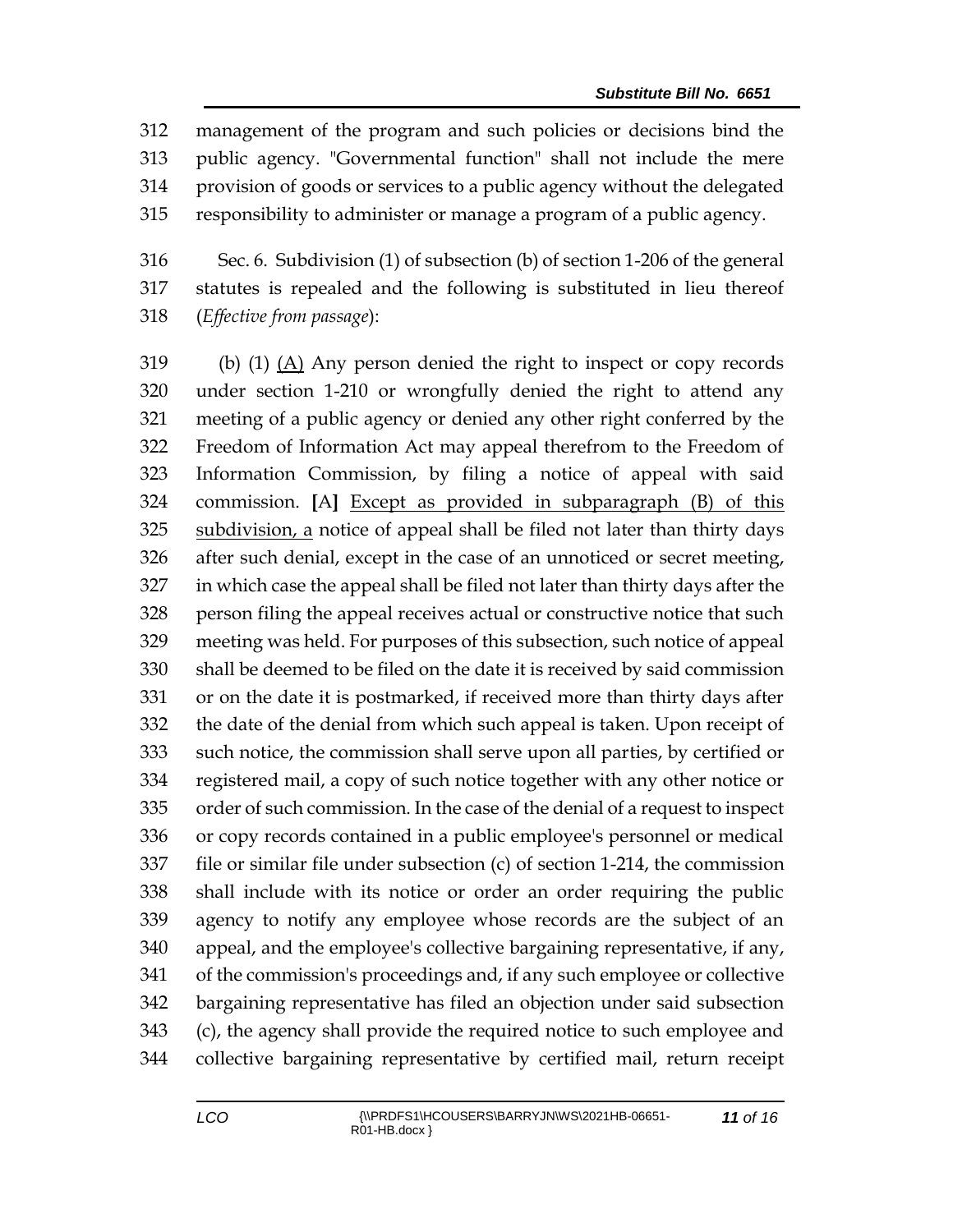requested or by hand delivery with a signed receipt. A public employee whose personnel or medical file or similar file is the subject of an appeal under this subsection may intervene as a party in the proceedings on the matter before the commission. **[**Said**]** Except as provided in 349 subparagraph (B) of this subdivision, said commission shall, after due notice to the parties, hear and decide the appeal within one year after the filing of the notice of appeal. The commission shall adopt regulations in accordance with chapter 54, establishing criteria for those appeals which shall be privileged in their assignment for hearing. Any such appeal shall be heard not later than thirty days after receipt of a notice of appeal and decided not later than sixty days after the hearing. If a notice of appeal concerns an announced agency decision to meet in executive session or an ongoing agency practice of meeting in executive sessions, for a stated purpose, the commission or a member or members of the commission designated by its chairperson shall serve notice upon the parties in accordance with this section and hold a preliminary hearing on the appeal not later than seventy-two hours after receipt of the notice, provided such notice shall be given to the parties at least forty-eight hours prior to such hearing. During such preliminary hearing, the commission shall take evidence and receive testimony from the parties. If after the preliminary hearing the commission finds probable cause to believe that the agency decision or practice is in 367 violation of sections 1-200 and 1-225, as amended by this act, the agency shall not meet in executive session for such purpose until the commission decides the appeal. If probable cause is found by the commission, it shall conduct a final hearing on the appeal and render its decision not later than five days after the completion of the preliminary hearing. Such decision shall specify the commission's findings of fact and conclusions of law.

 (B) (i) Any appeal filed on or after the effective date of this section until December 31, 2021, shall not be subject to the deadlines for filing an appeal as set forth in subparagraph (A) of this subdivision, and (ii) any appeal pending on or filed on or after the effective date of this section until December 31, 2021, shall not be subject to the requirement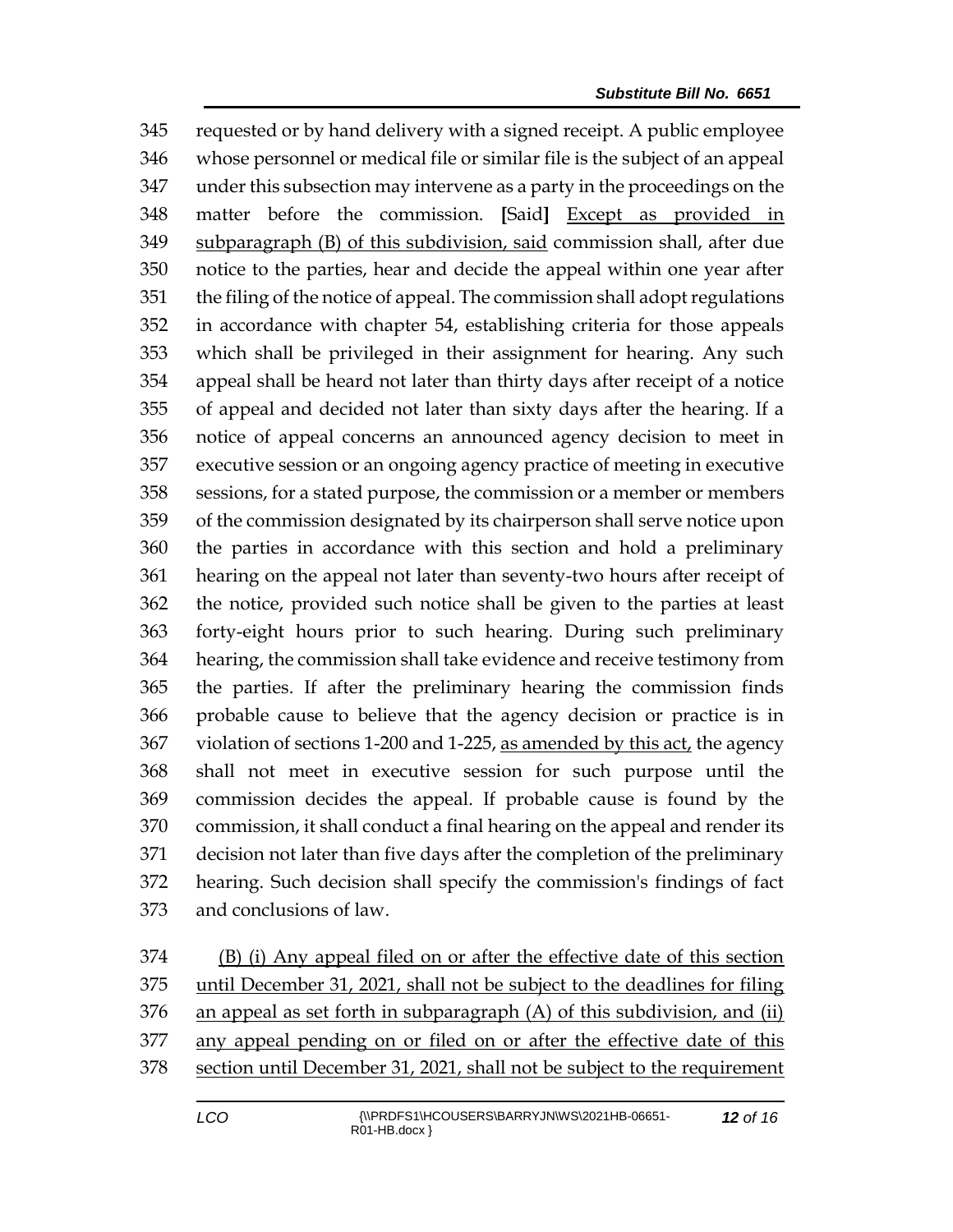379 that the commission decide such appeal within one year as set forth in subparagraph (A) of this subdivision.

 Sec. 7. (NEW) (*Effective from passage*) As used in this section, "COVID- 19" means the respiratory disease designated by the World Health Organization on February 11, 2020, as coronavirus 2019, and any related mutation thereof recognized by said organization as a communicable respiratory disease. Notwithstanding any provision of the general statutes, between the effective date of this section and December 31, 2021, inclusive, any department head, as defined in section 4-5 of the general statutes, may issue any directive, rule, guidance or order modifying or suspending any regulatory requirements adopted by the department head that the department head deems necessary to reduce the spread of COVID-19 and to protect the public health.

 Sec. 8. (NEW) (*Effective from passage*) As used in this section, "COVID- 19" means the respiratory disease designated by the World Health Organization on February 11, 2020, as coronavirus 2019, and any related mutation thereof recognized by said organization as a communicable respiratory disease. Notwithstanding any provision of title 7 or 9 of the general statutes, section 10-46 of the general statutes, any special act, municipal charter, ordinance, bylaw or resolution, or any plan of reapportionment approved pursuant to section 10-63*l* of the general statutes, in any municipality where (1) the town meeting, annual town meeting, district meeting or other meeting of electors or voters is the authority for appointing or electing members or officials to any municipal or regional governmental office, board, agency, commission or quasi-municipal corporation, and (2) such appointments require a district or town meeting or election to be held that is scheduled to occur after June 30, 2021, but before December 31, 2021, for the purposes of electing, nominating or appointing such members or officials, the officials responsible for administering any such district or town meeting or election shall use their best efforts to conduct such proceedings using remote means in accordance with the provisions of section 1 of this act, while also implementing measures to safeguard the integrity of the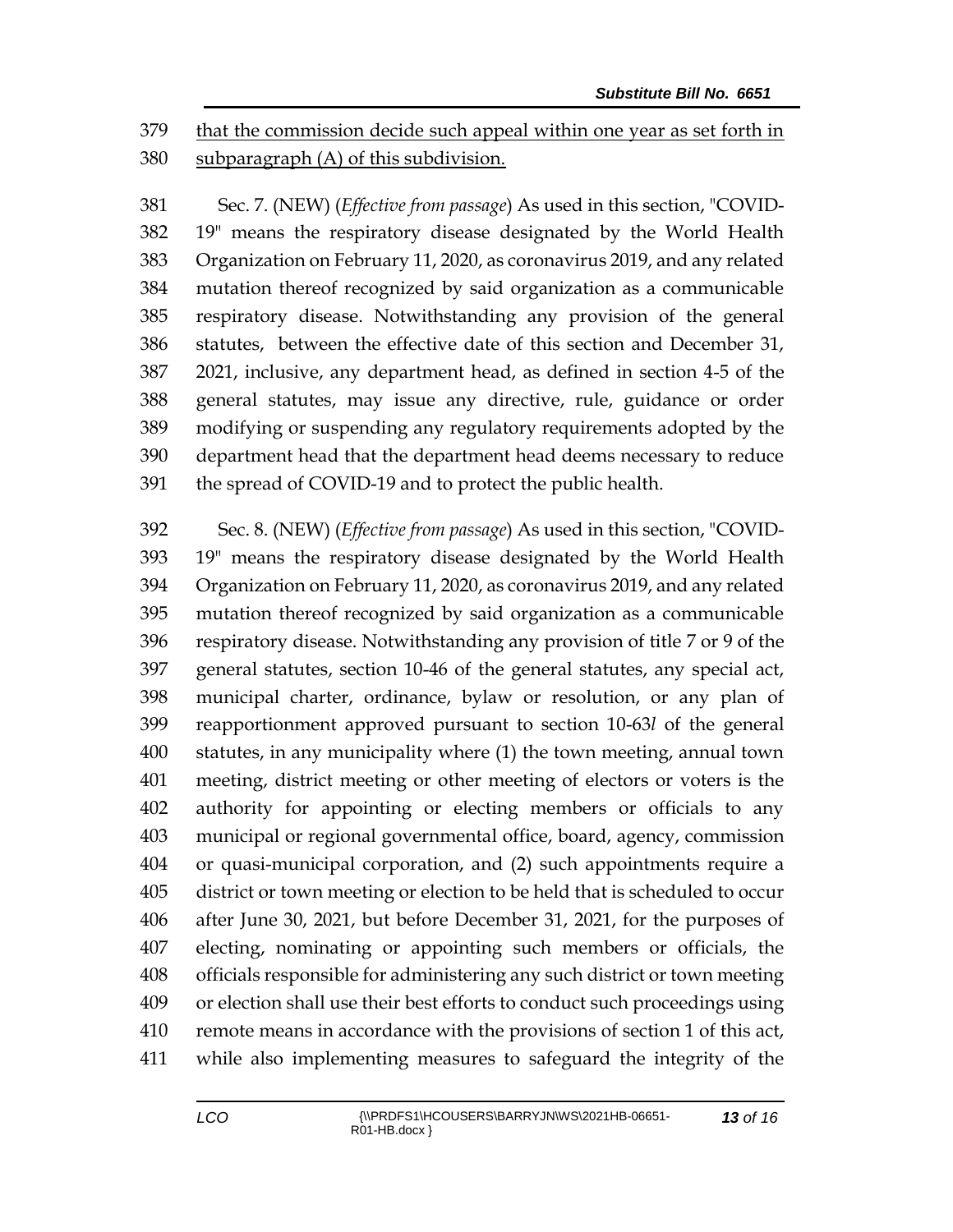process. If such officials determine that any such district or town meeting or election cannot be conducted safely and accurately by remote means, such officials shall take all reasonable measures to protect the public health, including consulting with local or state public health officials and conducting such meeting or election in a way that significantly reduces the risk of transmission of COVID-19.

 Sec. 9. (NEW) (*Effective from passage*) (a) As used in this section, "notary public" means a person appointed by the Secretary of the State pursuant to section 3-94b of the general statutes or a commissioner of the Superior Court as described in section 51-85 of the general statutes. Notwithstanding any provision of the general statutes, between the effective date of this section and December 31, 2021, inclusive, any notarial act that is required under Connecticut law to be performed by a notary public may be performed using an electronic device or process that allows a notary public and a remotely located individual to communicate with each other simultaneously by sight and sound, provided the following conditions are met:

 (1) The individual seeking the notarial act from a notary public, if not personally known to the notary public, shall present satisfactory evidence of identity, as defined in section 3-94a of the general statutes, while connected to the electronic device or process, and may not transmit such evidence prior to or after the transaction;

 (2) The electronic device or process used by the notary public shall be capable of recording the complete notarial act and such recording shall 436 be made and retained by the notary public for not less than ten years;

 (3) The individual seeking the notarial act shall affirmatively represent using the electronic device or process that he or she is physically situated in this state;

 (4) The individual seeking the notarial act shall transmit by fax or electronic means a legible copy of the signed document directly to the notary public on the same date it was executed;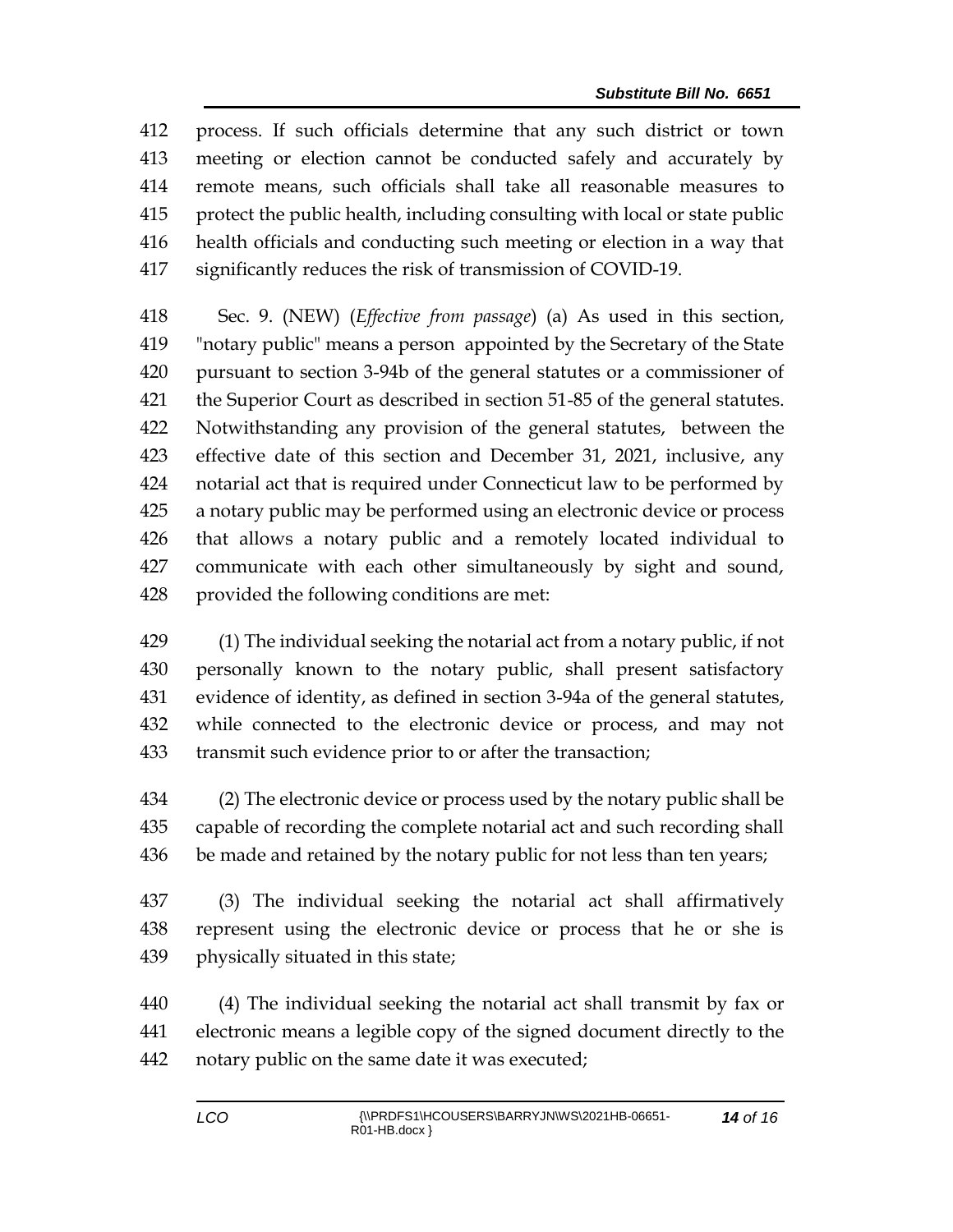(5) The notary public may notarize the transmitted copy of the document and transmit such copy to the individual seeking the notarial act by fax or electronic means; and

 (6) The notary public may repeat the notarization of the original signed document as of the date of execution, provided the notary public receives such original signed document, together with the electronically notarized copy, within thirty days after the date of execution.

 (b) Notwithstanding the provisions of subdivisions (1) to (6), inclusive, of subsection (a) of this section, only an attorney admitted to practice law in this state and in good standing may remotely administer a self-proving affidavit to a will pursuant to section 45a-285 of the general statutes or conduct a real estate closing as required under section 51-88a of the general statutes. Any witnessing requirement for a will may be satisfied remotely through the use of an electronic device or process if it is completed under the supervision of a commissioner of the Superior Court. The supervising commissioner shall certify that he or she supervised the remote witnessing of the will.

 (c) Notwithstanding any provision of the general statutes, no witness shall be required for any document requiring a notarial act, other than a will, as set forth in subsection (b) of this section.

 (d) All remotely notarized documents pertaining to real property shall be accepted for recording on the land records by all town clerks. A one-page certification confirming the use of remote notarization procedures shall be attached to each remotely notarized document submitted for recording on the land records in this state.

| This act shall take effect as follows and shall amend the following |              |             |  |  |
|---------------------------------------------------------------------|--------------|-------------|--|--|
| sections:                                                           |              |             |  |  |
|                                                                     |              |             |  |  |
| Section 1                                                           | from passage | New section |  |  |
| Sec. 2                                                              | from passage | $1 - 225$   |  |  |
| Sec. 3                                                              | from passage | $1-226$     |  |  |
| Sec. 4                                                              | from passage | 1-228       |  |  |